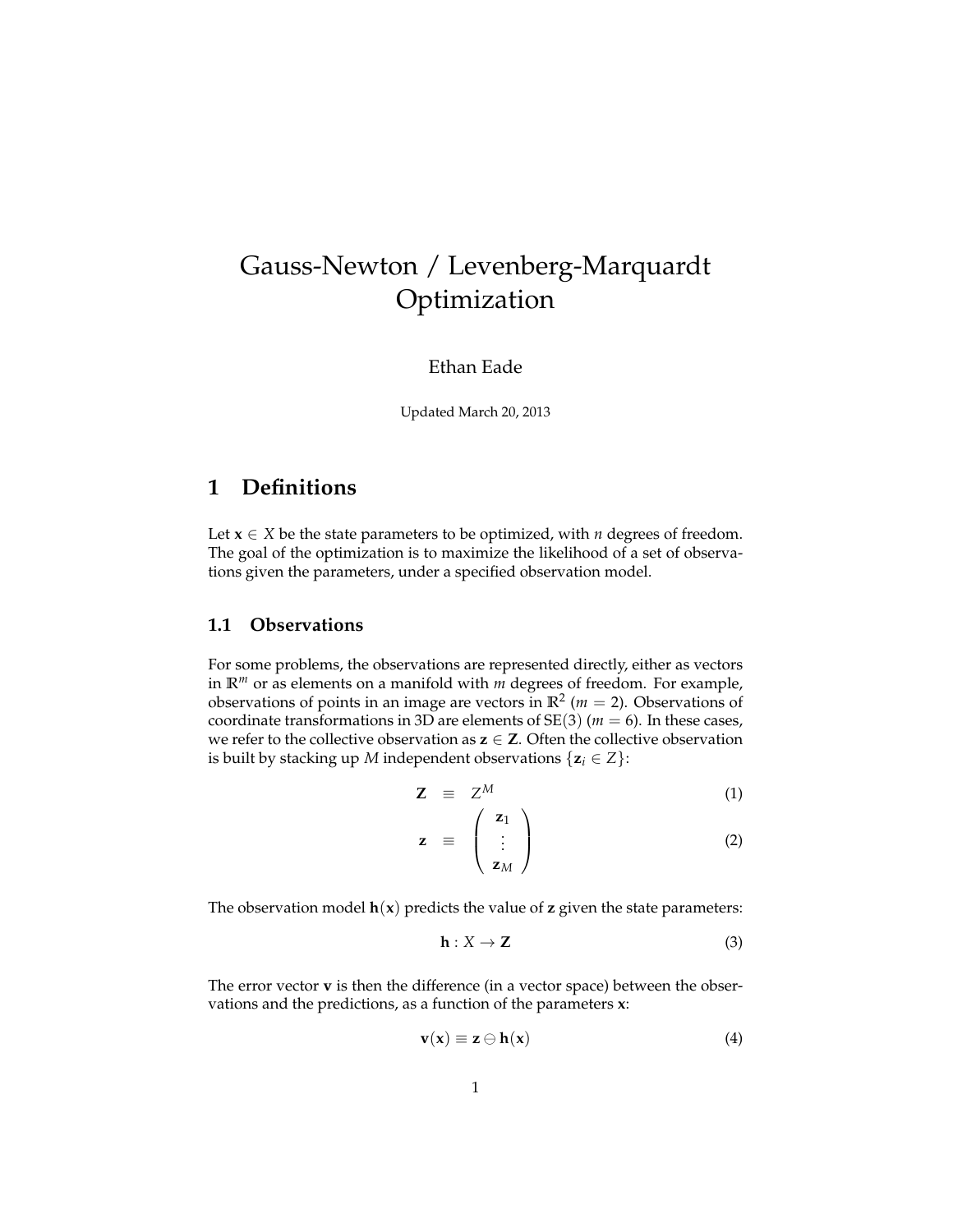When **z** is composed of independent observations {**z***i*}, we can also refer to the corresponding pieces of **v**:

$$
\mathbf{v}_i(\mathbf{x}) \equiv \mathbf{z}_i \ominus \mathbf{h}_i(\mathbf{x}) \tag{5}
$$

$$
\mathbf{v}(\mathbf{x}) \equiv \begin{pmatrix} \mathbf{v}_1 \\ \vdots \\ \mathbf{v}_M \end{pmatrix} \tag{6}
$$

The operator  $\ominus$  yields a vector difference between two elements in *Z*:

$$
\ominus: Z \times Z \to \mathbb{R}^m \tag{7}
$$

Its definition depends on that space. For observations in a vector space (e.g. image points),  $\ominus$  is just the plain vector difference. For a Lie group *G*, and two elements  $a, b \in G$ , we can define

<span id="page-1-0"></span>
$$
a \ominus b \equiv \ln\left(a \cdot b^{-1}\right) \in \mathfrak{g} \tag{8}
$$

where g is the Lie algebra vector space corresponding to *G*.

For some problems, the error function is easier to express directly, rather than as a difference between observation and model prediction. For instance, when estimating epipolar geometry, the errors are the distances between points in an image and their epipolar lines. Each distance  $v_i$  is a scalar ( $m = 1$ ), though the points themselves are 2-vectors and the predictions are lines. In such scenarios, we refer to the error vector  $\mathbf{v}(\mathbf{x})$  without explicitly defining it in terms of **z** and  $h(x)$ . Nonetheless, we still refer to the pieces  $v_i$  as observations.

We describe the uncertainty of **v** with a covariance matrix **R**. In the case of Eq. [4,](#page-0-0) **R** is typically just the covariance over **z** itself. Otherwise, **R** is computed by projecting uncertainties of the measured quantities into the space of the error **v**. Again using the epipolar geometry example, the covariance of each point measurement is propagated through the distance-to-line function to yield variance over the epipolar error.

When the errors for each observation are independent, as is common in many optimizations, the matrix **R** is block diagonal with *M* blocks, and we refer to the  $i^{\text{th}}$  block as  $\mathbf{R}_i$ :

$$
\mathbf{R} = \begin{pmatrix} \mathbf{R}_1 & & \\ & \ddots & \\ & & \mathbf{R}_M \end{pmatrix} \tag{9}
$$

#### **1.2 Jacobians**

We define **J** to be the negative Jacobian (differential) of the error **v** as a function of **x**: *∂***v**(**x**)

$$
\mathbf{J} \equiv -\frac{\partial \mathbf{v}(\mathbf{x})}{\partial \mathbf{x}} \tag{10}
$$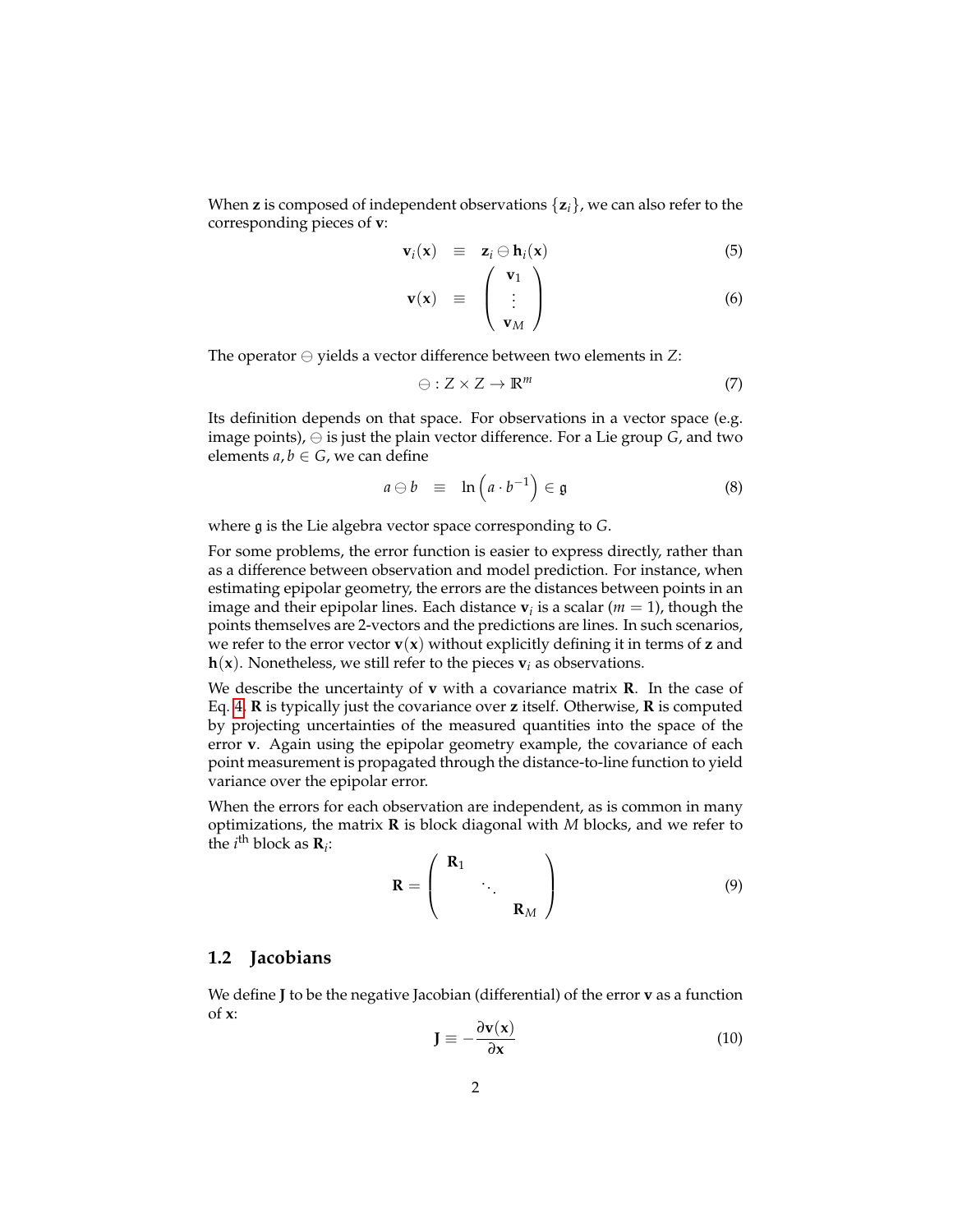We use the negative Jacobian because when  $\mathbf{v} \equiv \mathbf{z} \ominus \mathbf{h}(\mathbf{x})$ , it is more natural to compute the Jacobian of  $h(x)$ , and then

$$
J = \frac{\partial h(x)}{\partial x} \tag{11}
$$

As with **v** and **R**, for independent errors the whole Jacobian is just the stacked matrix of individual Jacobians:

$$
\mathbf{J}_i \equiv -\frac{\partial \mathbf{v}_i(\mathbf{x})}{\partial \mathbf{x}} \\ \mathbf{J} \equiv \begin{pmatrix} \mathbf{J}_1 \\ \vdots \\ \mathbf{J}_M \end{pmatrix}
$$

#### **1.3 Parameter Perturbations**

Above, the operator  $\ominus$  was defined for computing differences in the observation space, in such a way that  $z_i \oplus h_i(x)$  is a vector in  $\mathbb{R}^m$  even when  $z_i$  and  $\mathbf{h}_i(\mathbf{x})$  are not represented as vectors. Similarly, we define the operator  $\oplus$  for "adding" a perturbation to our parameters. The parameter space *X* could be a vector space like **R***<sup>n</sup>* , or instead some other manifold with *n* degrees of freedom. For pose estimation,  $X = SE(3)$  and  $n = 6$ .

Consider a parameter perturbation vector  $\delta \in \mathbb{R}^n$ . Then for  $\mathbf{x} \in X$ , we have

$$
\oplus \quad : \quad X \times \mathbb{R}^n \to X \tag{12}
$$

When  $X = \mathbb{R}^n$ , this is just standard vector addition:

$$
\mathbf{x} \oplus \delta \equiv \mathbf{x} + \delta \tag{13}
$$

When  $X = G$  for a Lie group  $G$ , the perturbation is expressed as left multiplication in the group:

<span id="page-2-0"></span>
$$
\mathbf{x} \oplus \delta \equiv \exp\left(\delta\right) \cdot \mathbf{x} \tag{14}
$$

Thus in Lie groups, using Eqs. [8](#page-1-0) and [14,](#page-2-0) our intuition for  $\oplus$  and  $\ominus$  holds:

$$
(\mathbf{x} \oplus \delta) \ominus \mathbf{x} = \ln (\exp (\delta) \cdot \mathbf{x} \cdot \mathbf{x}^{-1})
$$
 (15)

$$
= \ln (\exp (\delta)) \tag{16}
$$

$$
= \delta \tag{17}
$$

In manifolds without the exponential map, the perturbation can be computed as an update that might violate the manifold constraints, followed by a projection back onto the manifold.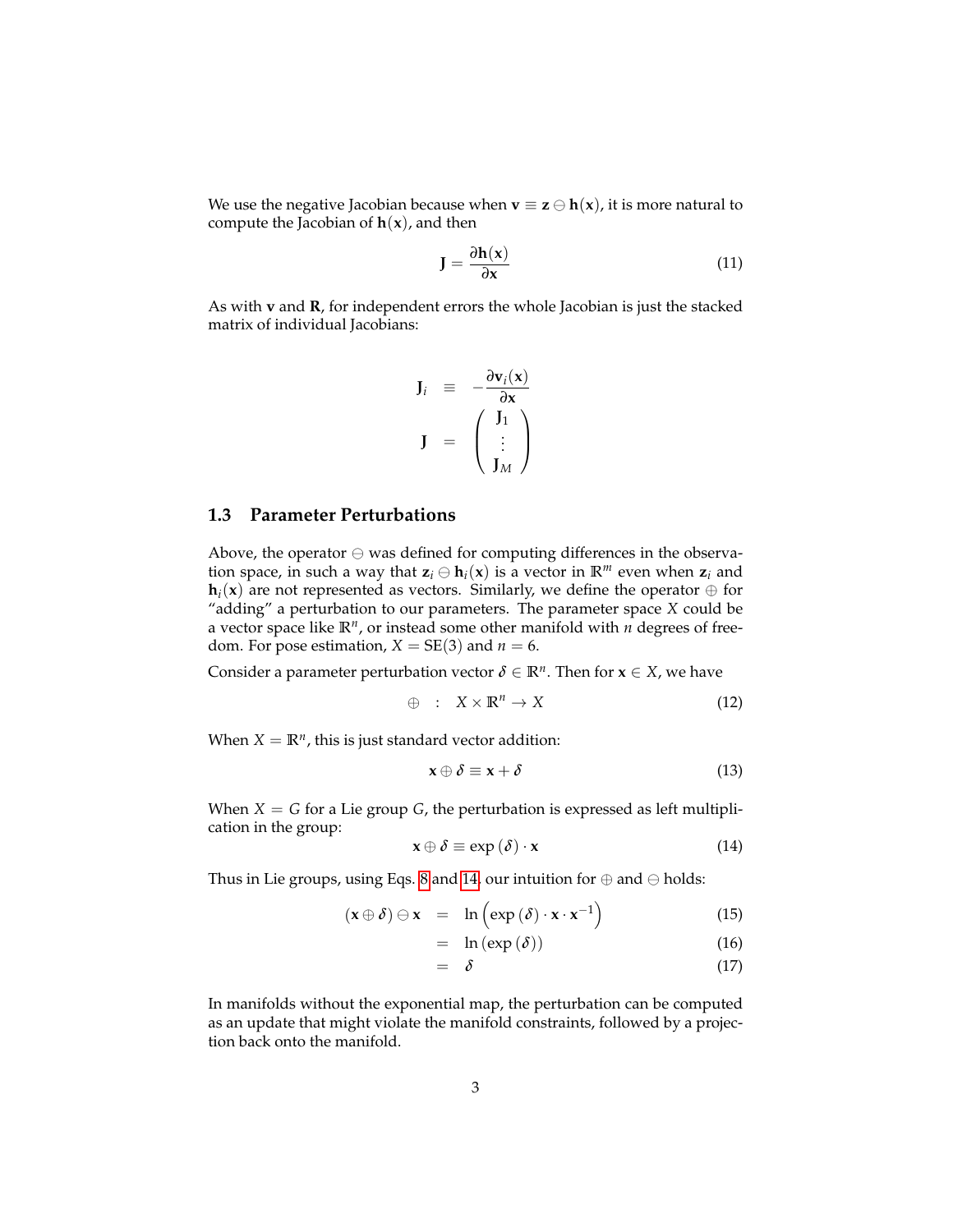### **1.4 Objective Function**

The goal is to adjust **x** so that the likelihood of the observations is maximized:

$$
p(\mathbf{z}|\mathbf{x}) \propto \exp\left(-\frac{1}{2}\mathbf{v}^T \cdot \mathbf{R}^{-1} \cdot \mathbf{v}\right)
$$
 (18)

As the logarithm is monotonic, this is equivalent to minimizing the negative log-likelihood objective function:

<span id="page-3-0"></span>
$$
L = \mathbf{v}^T \cdot \mathbf{R}^{-1} \cdot \mathbf{v}
$$
 (19)

When the individual observations are independent, the covariance matrix **R** is block diagonal. Then the objective function reduces to a sum over the observations (again as a function of **x**):

<span id="page-3-1"></span>
$$
L_i \equiv \mathbf{v}_i^T \cdot \mathbf{R}_i^{-1} \cdot \mathbf{v}_i \tag{20}
$$

$$
L = \sum_{i} L_i \tag{21}
$$

The value of this objective function for some specific parameters  $x$  is often called the *residual*.

### **2 Gauss-Newton Method**

We approximate  $\mathbf{v}_i$  as a function of  $\mathbf{x}$  by a first-order Taylor expansion:

$$
\mathbf{v}_i(\mathbf{x}\oplus\delta) \quad \approx \quad \mathbf{v}_i(\mathbf{x}) + \frac{\partial \mathbf{v}_i(\mathbf{x})}{\partial \mathbf{x}} \cdot \delta
$$
\n
$$
= \quad \mathbf{v}_i(\mathbf{x}) - \mathbf{J}_i \cdot \delta
$$

This approximation then extends trivially to the whole error vector:

$$
\mathbf{v}\left(\mathbf{x}\oplus\boldsymbol{\delta}\right)\approx\mathbf{v}(\mathbf{x})-\mathbf{J}\cdot\boldsymbol{\delta}\tag{22}
$$

Substituting this approximation into [19](#page-3-0) yields

$$
L = (\mathbf{v} - \mathbf{J} \cdot \delta)^T \cdot \mathbf{R}^{-1} \cdot (\mathbf{v} - \mathbf{J} \cdot \delta)
$$
 (23)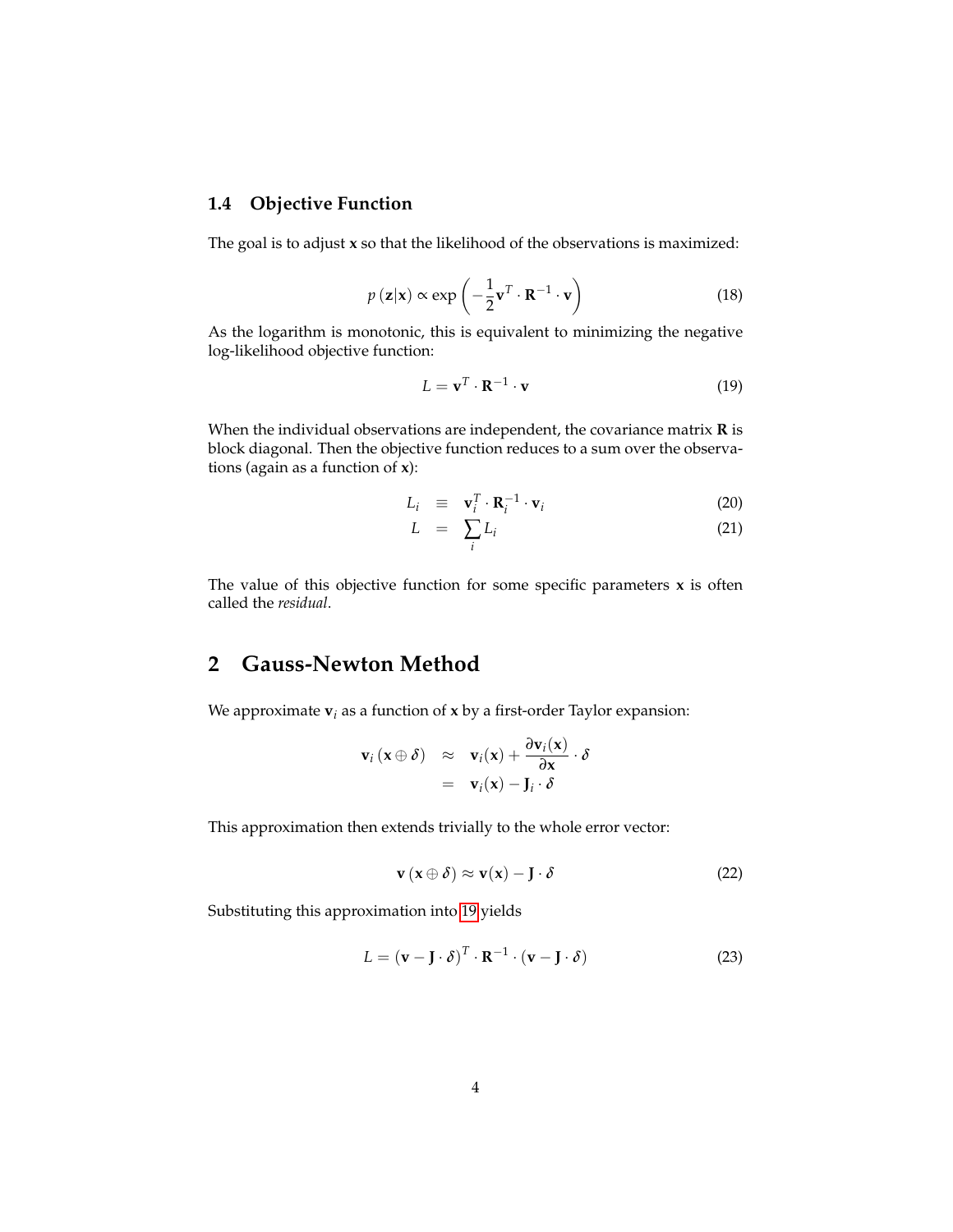To minimize this residual, we differentiate with respect to *δ*, set equal to zero, and solve for *δ*:

<span id="page-4-1"></span>
$$
\frac{\partial L}{\partial \delta} = -2 (\mathbf{v} - \mathbf{J} \cdot \delta)^T \cdot \mathbf{R}^{-1} \cdot \mathbf{J}
$$
 (24)

$$
\mathbf{0} = \mathbf{v}^T \cdot \mathbf{R}^{-1} \cdot \mathbf{J} - \delta^T \cdot \mathbf{J}^T \cdot \mathbf{R}^{-1} \cdot \mathbf{J}
$$
 (25)

$$
\mathbf{v}^T \cdot \mathbf{R}^{-1} \cdot \mathbf{J} = \delta^T \cdot \mathbf{J}^T \cdot \mathbf{R}^{-1} \cdot \mathbf{J}
$$
 (26)

$$
\mathbf{J}^T \cdot \mathbf{R}^{-1} \cdot \mathbf{J} \cdot \delta = \mathbf{J}^T \cdot \mathbf{R}^{-1} \cdot \mathbf{v}
$$
 (27)

$$
\delta = \left(\mathbf{J}^T \cdot \mathbf{R}^{-1} \cdot \mathbf{J}\right)^{-1} \cdot \mathbf{J}^T \cdot \mathbf{R}^{-1} \cdot \mathbf{v}
$$
 (28)

The Fisher information matrix  $\left[\mathbf{J}^T\cdot\mathbf{R}^{-1}\cdot\mathbf{J}\right]$  is symmetric and positive definite, so the linear system can be efficiently solved with a Cholesky or LDL*<sup>T</sup>* decomposition. Further, if the observations are independent, the information matrix and information vector are simply accumulated over the observations:

$$
\mathbf{J}^T \cdot \mathbf{R}^{-1} \cdot \mathbf{J} = \sum_i \mathbf{J}_i^T \cdot \mathbf{R}_i^{-1} \cdot \mathbf{J}_i
$$
 (29)

$$
\mathbf{J}^T \cdot \mathbf{R}^{-1} \cdot \mathbf{v} = \sum_i \mathbf{J}_i^T \cdot \mathbf{R}_i^{-1} \cdot \mathbf{v}_i
$$
 (30)

The update from Eq. [31](#page-4-0) is then applied by pertubring **x** by *δ*:

<span id="page-4-0"></span>
$$
\mathbf{x} \leftarrow \mathbf{x} \oplus \delta \tag{31}
$$

The whole process is iterated by evaluating **J** and **v** at the new parameters, recomputing  $\delta$  (Eq. [28\)](#page-4-1), and applying the update (Eq. [31\)](#page-4-0). The iteration continues until some convergence criterion is met, or the iteration count reaches a bound.

Note that upon convergence to a minimum of the residual,  $\left(\mathbf{J}^T\cdot\mathbf{R}^{-1}\cdot\mathbf{J}\right)^{-1}$  (the inverse of the information matrix) is the Cramer-Rao lower bound for the covariance of the parameters.

### **3 Assuring Convergence**

Convergence of the Gauss-Newton method is not guaranteed, and it converges only to a local optimum that depends on the starting parameters. In practice, if the objective function  $L(x)$  is locally well-approximated by a quadratic form, then convergence to a local minimum is quadratic. However, the curvature of the error surface of a nonlinear observation model can vary significantly over the parameter space. The Levenberg-Marquardt method is a refinement to the Gauss-Newton procedure that increases the chance of local convergence and prohibits divergence. Note that the results still depend on the starting point.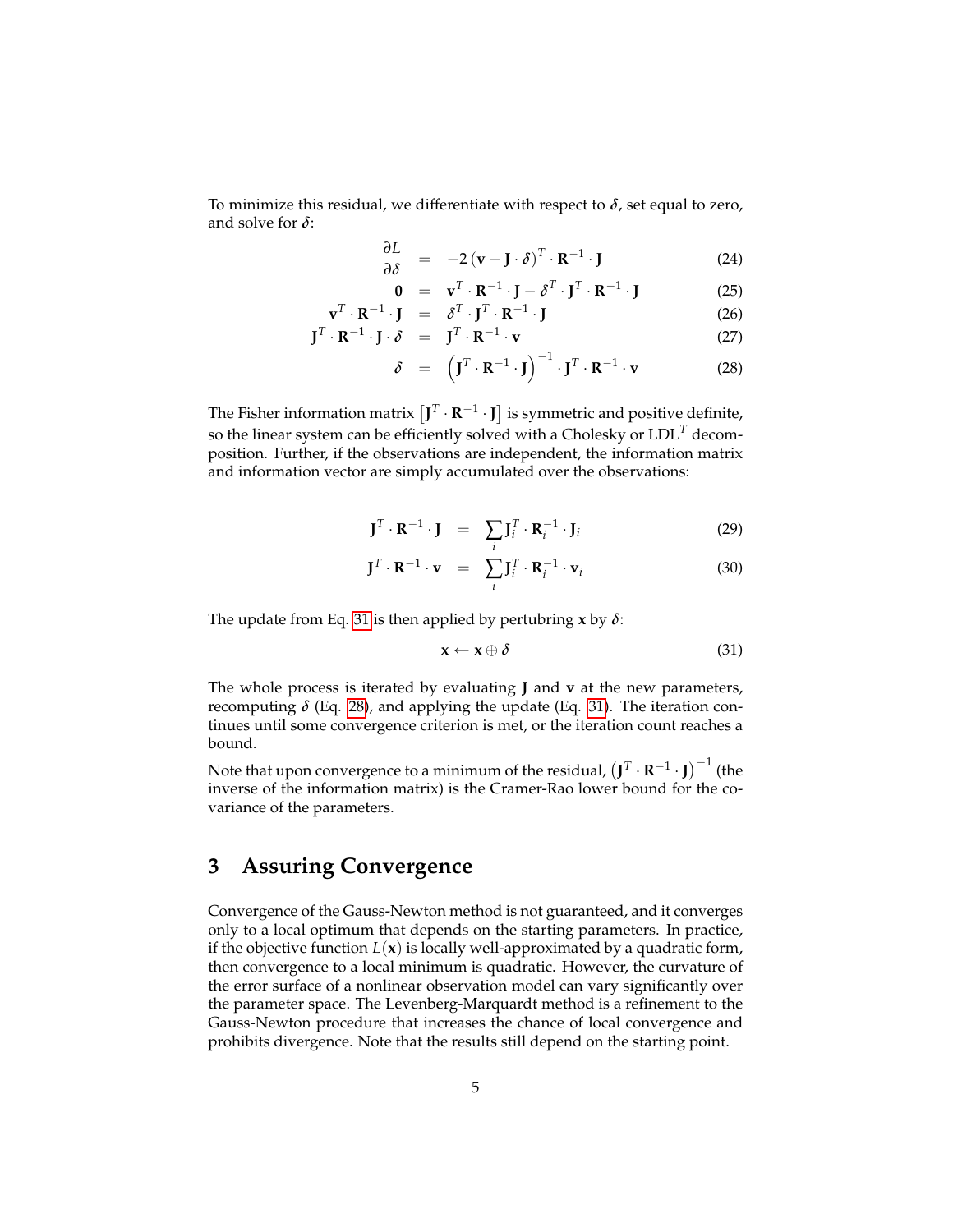#### **3.1 Levenberg Method**

Define a modified information matrix, with a damping factor *λ*:

$$
\mathbf{A} \equiv \mathbf{J}^T \cdot \mathbf{R}^{-1} \cdot \mathbf{J} + \lambda \cdot \mathbf{I}
$$
 (32)

As  $\lambda \to 0$ , **A** approaches the unmodified information matrix. For  $\lambda \to \infty$ , **A** is dominated by the identity matrix. As *λ* increases, the computed update *δ* tends to the scaled gradient descent direction:

$$
\delta \to \frac{1}{\lambda} \left( \mathbf{J}^T \cdot \mathbf{R}^{-1} \cdot \mathbf{v} \right)
$$
 (33)

with decreasing step size. Thus if the residual *L* is not currently at a minimum, increasing  $\lambda$  and computing the update  $\delta$  will eventually lead to a decrease in *L*.

To control convergence behavior, we modify *λ* according to a simple schedule, controlled by two factors  $1 < a < b$ . Typical values are  $a = 2$  and  $b = 10$ . Starting with parameters **x**, residual  $L(\mathbf{x})$ , and damping value  $\lambda$ , an update  $\delta_{\lambda}$ is computed and applied:

$$
\mathbf{x}' = \mathbf{x} \oplus \delta_{\lambda} \tag{34}
$$

Then the residual  $L(x')$  is computed under the new parameters. If the residual has decreased, such that  $\hat{L}(x') < L(x)$ , then the update is valid, and the damping factor is decreased by factor *a*:

$$
\mathbf{x} \leftarrow \mathbf{x}' \tag{35}
$$

$$
\lambda \quad \leftarrow \quad \frac{1}{a} \cdot \lambda \tag{36}
$$

If the residual has increased, or has not decreased by some threshold amount, the parameters are left unchanged and  $\lambda$  is increased:

$$
\lambda \leftarrow b \cdot \lambda \tag{37}
$$

Thus only parameter updates that decrease the residual are kept. The process is iterated similarly to the Gauss-Newton method, and can be terminated when *λ* reaches a large threshold value (which corresponds to a vanishingly small update). Note that in the case where the parameter update is rejected and *λ* increases, the information matrix and vector need not be recomputed. Instead only the matrix **A** needs to be updated using the new  $\lambda$  value, and the linear system solved to find a new  $\delta_{\lambda}$ .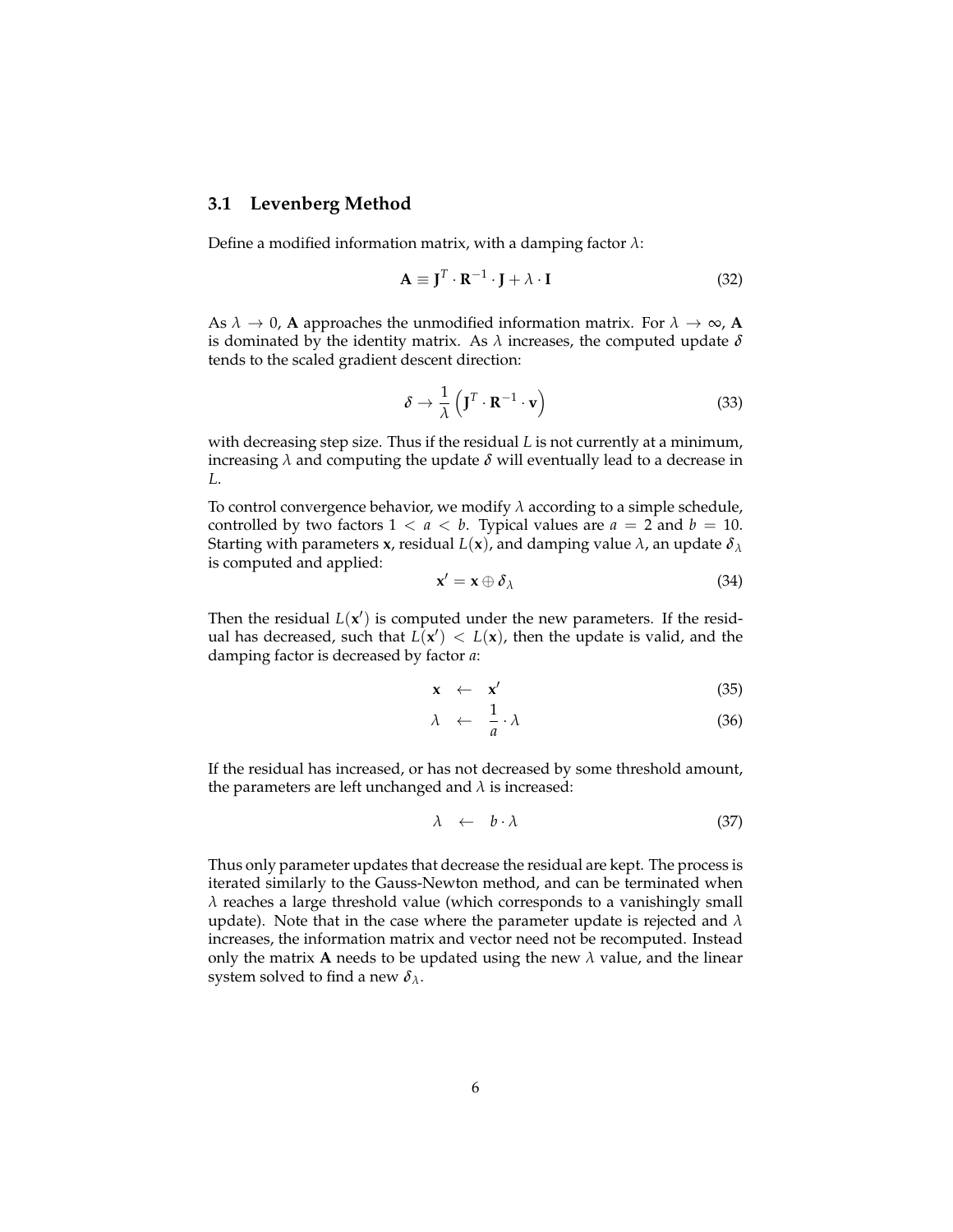#### **3.2 Levenberg-Marquardt Method**

A refinement due to Marquardt changes how **A** is defined in terms of *λ*. Instead of damping all parameter dimensions equally (by adding a multiple of the identity matrix), a scaled version of of the diagonal of the information matrix itself can be added:

$$
\mathbf{A} \equiv \mathbf{J}^T \cdot \mathbf{R}^{-1} \cdot \mathbf{J} + \lambda \cdot \mathbf{diag} \left( \mathbf{J}^T \cdot \mathbf{R}^{-1} \cdot \mathbf{J} \right)
$$
 (38)

As *λ* grows, *δ<sup>λ</sup>* again tends towards a gradient descent update, but with each dimension scaled according to the diagonal of the information matrix. This can lead to faster convergence than the Levenberg damping term when some dimensions of the error surface have much different curvature than others.

### **4 Robust Cost Functions**

When dealing with non-Gaussian distributed errors, such as arise when some observations are outliers, a cost function other than simple quadratic error is appropriate. An alternative cost function  $\rho : \mathbb{R}^+ \to \mathbb{R}^+$  can be injected into the objective function inside the sum of per-observation negative log-likelihoods by generalizing Eq. [20:](#page-3-1)

<span id="page-6-0"></span>
$$
C_i \equiv \rho(L_i) \tag{39}
$$

$$
= \rho \left( \mathbf{v}_i^T \cdot \mathbf{R}_i^{-1} \cdot \mathbf{v}_i \right) \tag{40}
$$

$$
C = \sum_{i} C_i \tag{41}
$$

The standard Gaussian least-squares objective function is thus the special case  $\rho(L_i) = L_i$ .

The optimization method presented here assumes the function  $\rho$  is continuously differentiable. M-estimators have nontrivial *ρ*, though often M-estimator Four differentiable. M-estimators have nontrivial  $\rho$ , though ofthe cost functions are specified in the literature as functions of  $\sqrt{L_i}$ .

For example, the Huber cost function  $\rho_{H[k]}$  with scale *k* can be defined in terms of  $L_i$ :

$$
\rho_{H[k]}(L_i) \equiv \begin{cases} L_i & \text{if } L_i < k^2 \\ 2k \cdot \sqrt{L_i} - k^2 & \text{if } L_i \ge k^2 \end{cases} \tag{42}
$$

We can differentiate the more general objective function of Eq. [41](#page-6-0) around our parameters with the aid of the chain rule: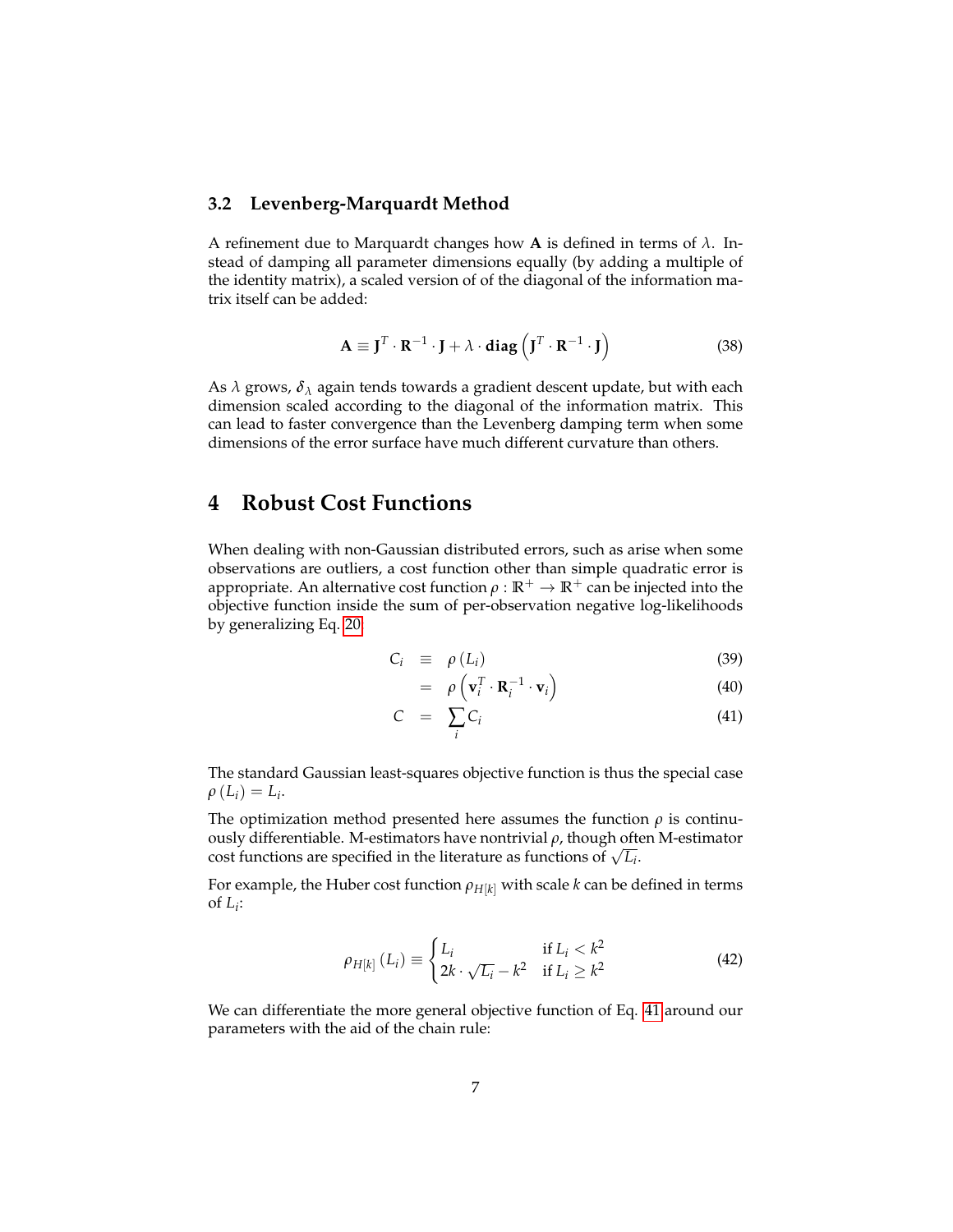$$
\frac{\partial C}{\partial \mathbf{x}} = \sum_{i} \left[ \frac{\partial \rho \left( L_{i} \right)}{\partial L_{i}} \cdot \frac{\partial L_{i}}{\partial \mathbf{x}} \right]
$$
(43)

$$
= \sum_{i} \left[ \frac{\partial \rho(L_i)}{\partial L_i} \cdot 2\mathbf{v}_i^T \cdot \mathbf{R}_i^{-1} \cdot \frac{\partial \mathbf{v}_i(\mathbf{x})}{\partial \mathbf{x}} \right]
$$
(44)

$$
= \sum_{i} \left[ \frac{\partial \rho \left( L_{i} \right)}{\partial L_{i}} \cdot 2 \mathbf{v}_{i}^{T} \cdot \mathbf{R}_{i}^{-1} \cdot -\mathbf{J}_{i} \right]
$$
(45)

Linearizing the model  $h_i$  ( $x + \delta$ ) and setting the differential to zero yields a linear system for the update vector  $\delta$  similar to the standard case:

$$
\mathbf{0} = \sum_{i} \left[ \frac{\partial \rho(L_i)}{\partial L_i} \cdot [\mathbf{z}_i - \mathbf{h}_i (\mathbf{x} + \delta)]^T \cdot \mathbf{R}_i^{-1} \cdot \mathbf{M} \right] \tag{47}
$$

$$
\approx \sum_{i} \left[ \frac{\partial \rho(L_i)}{\partial L_i} \cdot (\mathbf{w}_i - \mathbf{L} \delta)^T \cdot \mathbf{R}_i^{-1} \cdot \mathbf{L} \right] \tag{47}
$$

$$
\approx \sum_{i} \left[ \frac{\partial \rho (L_i)}{\partial L_i} \cdot (\mathbf{v}_i - \mathbf{J}_i \delta)^T \cdot \mathbf{R}_i^{-1} \cdot \mathbf{J}_i \right] \tag{47}
$$

$$
\sum_{i} \left[ \frac{\partial \rho (L_i)}{\partial L_i} \cdot \delta^T \cdot \mathbf{J}_i^T \cdot \mathbf{R}_i^{-1} \cdot \mathbf{J}_i \right] = \sum_{i} \left[ \frac{\partial \rho (L_i)}{\partial L_i} \cdot \mathbf{v}_i^T \cdot \mathbf{R}_i^{-1} \cdot \mathbf{J}_i \right]
$$
(48)

The differential of the cost function is typically called the weight function:

$$
W_i \equiv \frac{\partial \rho \left( L_i \right)}{\partial L_i} \tag{49}
$$

For the example of the Huber cost function, the weight function is then:

$$
W_{H[k]}(L_i) \equiv \begin{cases} 1 & \text{if } L_i < k^2 \\ k / \sqrt{L_i} & \text{if } L_i \ge k^2 \end{cases} \tag{50}
$$

Incorporating this abbreviation yields an update equation similar to Eq. [28:](#page-4-1)

$$
\delta = \left(\sum_{i} \left[ W_i \cdot \mathbf{J}_i^T \cdot \mathbf{R}_i^{-1} \cdot \mathbf{J}_i \right] \right)^{-1} \cdot \left( \sum_{i} \left[ W_i \cdot \mathbf{J}_i^T \cdot \mathbf{R}_i^{-1} \cdot \mathbf{v}_i \right] \right)
$$
(51)

Note that the scalar weights *W<sup>i</sup>* are evaluated at each iteration from the squared errors *L<sup>i</sup>* computed from the current parameters **x**. This method of optimizing robust cost functions is called iterated re-weighted least-squares.

Depending on the properties of  $\rho$ , when the parameter vector **x** is far from the optimum, the weights *W<sup>i</sup>* might all tend to zero, in which case the iteration will not converge or will converge very slowly (i.e. not quadratically). Such failure